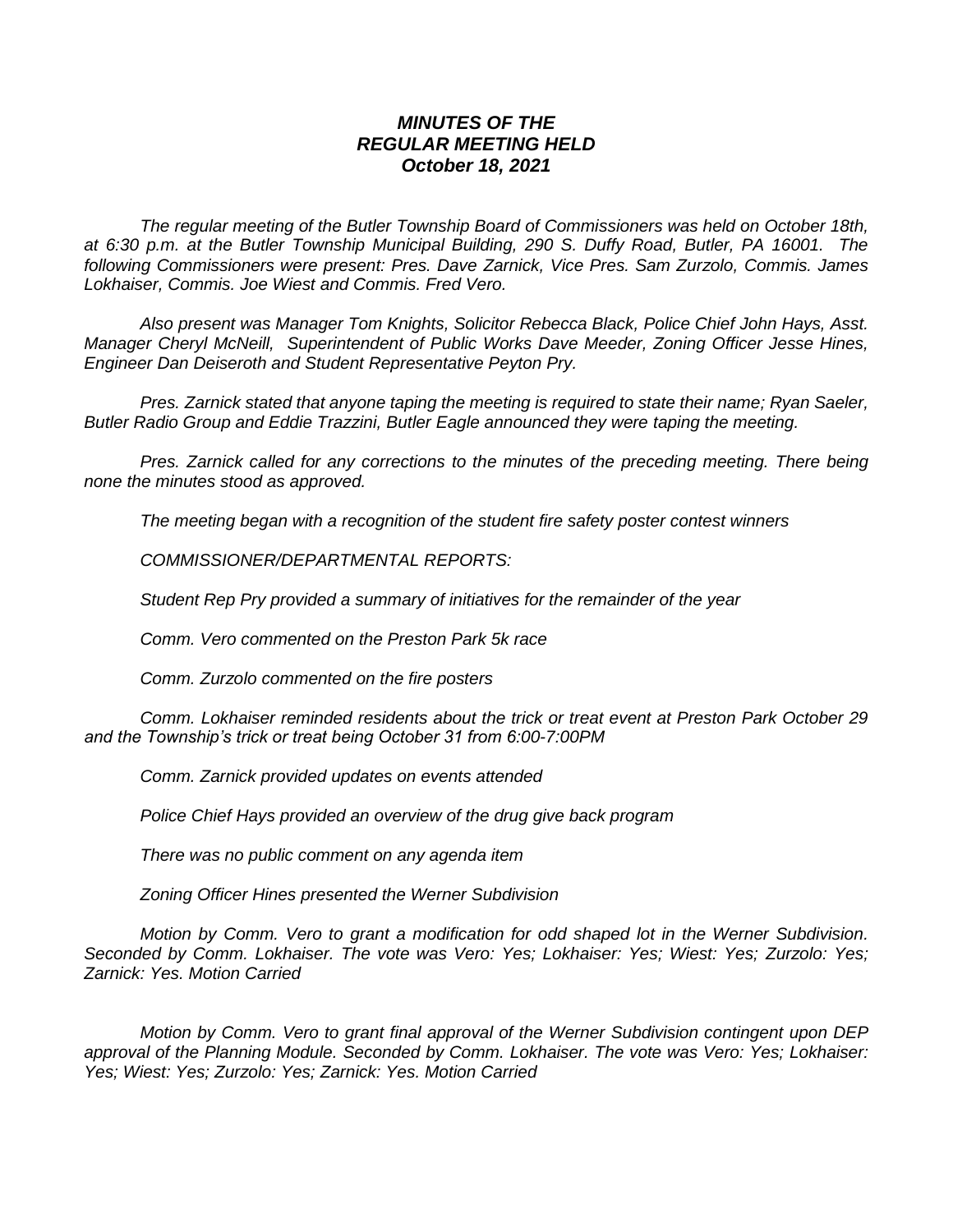## *Zoning Officer Hines presented the Rotunda Subdivision*

*Motion by Comm. Vero to grant a modification for odd shaped lot in the Rotunda Subdivision. Seconded by Comm. Lokhaiser. The vote was Vero: Yes; Lokhaiser: Yes; Wiest: Yes; Zurzolo: Yes; Zarnick: Yes. Motion Carried*

*Motion by Comm. Vero to grant final approval of the Rotunda Subdivision contingent upon DEP approval of the Planning Module. Seconded by Comm. Lokhaiser. The vote was Vero: Yes; Lokhaiser: Yes; Wiest: Yes; Zurzolo: Yes; Zarnick: Yes. Motion Carried*

*Zoning Officer Hines presented the Snyder Subdivision*

*Motion by Vice Comm. Vero to grant final approval of the Snyder Subdivision. Seconded by Comm. Lokhaiser. The vote was Vero: Yes; Lokhaiser: Yes; Wiest: Yes; Zurzolo: Yes; Zarnick: Yes. Motion Carried*

*Zoning Officer Hines presented the Mattress Warehouse Bond Release*

*Motion by Comm. Vero to release the KFC 18-Month Maintenance Bond in the amount of \$8,957.10. Seconded by Pres. Zarnick. The vote was Vero: Yes; Lokhaiser: Yes; Wiest: Yes; Zurzolo: Yes; Zarnick: Yes. Motion Carried*

*Zoning Officer Hines presented the Autumn Woods Bond Reduction Request*

*Motion by Comm. Vero to reduce the Eat'n Park Bond by \$143,909.95 leaving \$663,232.00 remaining. Seconded by Comm. Lokhaiser. The vote was Vero: Yes; Lokhaiser: Yes; Wiest: Yes; Zurzolo: Yes; Zarnick: Yes. Motion Carried*

*Zoning Officer Hines presented the Benevan Square Bond Reduction Request*

*Motion by Comm. Vero to reduce the Benevan Square Bond by \$227,683.00 leaving \$698,564.30 remaining. Seconded by Comm. Lokhaiser. The vote was Vero: Yes; Lokhaiser: Yes; Wiest: Yes; Zurzolo: Yes; Zarnick: Yes. Motion Carried*

*Zoning Officer Hines presented the Highfield Trails 100 Resolution Extension*

*Motion by Comm. Vero to approve a resolution extending the Highfield Trails 100 final approval until January 17, 2022. Seconded by Comm. Lokhaiser. The vote was Vero: Yes; Lokhaiser: Yes; Wiest: Yes; Zurzolo: Yes; Zarnick: Yes. Motion Carried*

*Police Chief Hays presented a request to approve a handicapped parking space request for 308 Bessemer Avenue*

*Motion by Comm. Vero to approve the placement of restricted handicapped parking signs for a single parking space at 308 Bessemer Avenue. Seconded by Comm. Lokhaiser. The vote was Vero: Yes; Lokhaiser: Yes; Wiest: Yes; Zurzolo: Yes; Zarnick: Yes. Motion Carried*

## *Asst. Manager McNeill presented the bills*

*Motion by Pres. Zarnick to approve the bills as presented. Seconded by Comm. Wiest. The vote was Vero: Yes; Lokhaiser: Yes; Wiest: Abstain; Zurzolo: Yes; Zarnick: Yes. Motion Carried*